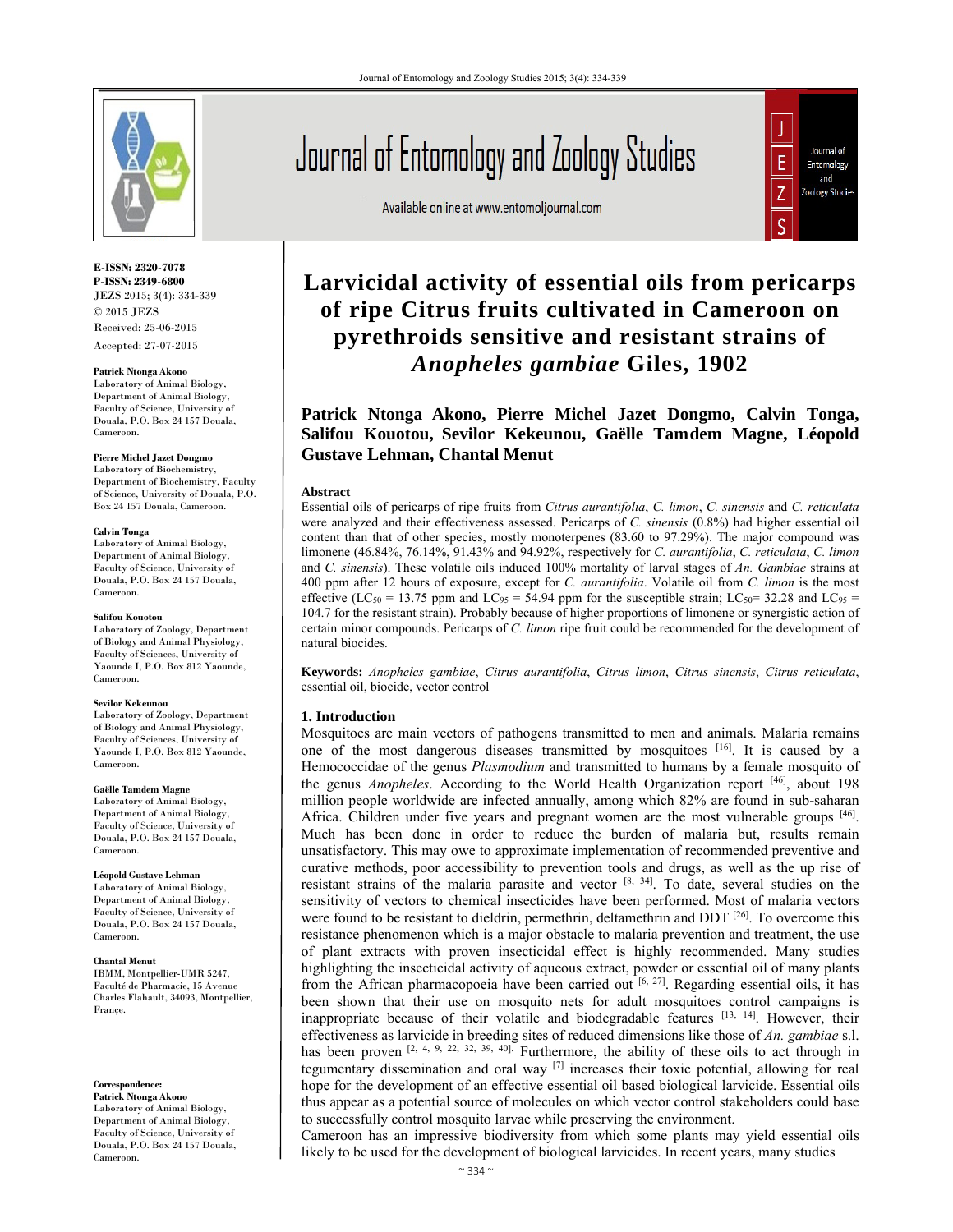aimed at determining the larvicidal properties of essential oils have been carried out, with some encouraging results. However, none of these studies concerned the pericarps of ripe fruit of plants of the Rutaceae family. The antifungal properties of these plants on *Phaeoramularia angolensis* have been reported <sup>[20]</sup>. This study aims at evaluating the larvicidal activity of pericarps of ripe fruits of *Citrus reticulata*, *C. limon*, *C. aurantifolia* and *C. sinensis* on *Anopheles gambiae* s.l., a major malaria vector in Cameroon.

# **2. Materials and Methods**

# **2-1. Harvest of plants and extraction of essential oils**

The plant material consisted of the pericarps of ripe fruits of *Citrus reticulata*, *C. limon*, *C. aurantifolia* and *C. sinensis* harvested from an orchard in Edéa (Cameroon) in March 2013 (Table I). From the landlord's interview, this plot had not been treated with chemical insecticides, which may influence the chemical composition of volatile oils. These plant species were chosen because of their antifungal activity on *Phaeoramularia angolensis* highlighted as shown by Jazet *et al.* [20]. Identification of fruits was confirmed by the National Herbarium of Yaoundé (Cameroon). The pericarps of ripe fruits of each plant sample were processed through hydrodistillation for 5 hours using a Clevenger type apparatus. After distillation, essential oil collected by decantation was filtered through anhydrous sodium sulfate column to eliminate residual water. The essence thus obtained was stored in dark bottles, at 4°C. The extraction yield was calculated in relation with the weight of the plant material before extraction.

**Table 1:** Data on essential oil extraction from 4 Citrus species

| Plant    |                     |                         | <b>Harvest</b> |          | <b>Essential oil</b> |               |
|----------|---------------------|-------------------------|----------------|----------|----------------------|---------------|
| Familv   | <b>Species</b>      | Organ                   | Location       | Date     | Colour               | Yield $(\% )$ |
| Rutaceae | Citrus aurantifolia | Pericarp of ripe fruits | Edéa           | 21/03/13 | Light yellow         | 0.26          |
| Rutaceae | Citrus limon        | Pericarp of ripe fruits | Edéa           | 21/03/13 | Light vellow         | 0.15          |
| Rutaceae | Citrus reticulata   | Pericarp of ripe fruits | Edéa           | 21/03/13 | Light vellow         | 0.24          |
| Rutaceae | Citrus sinensis     | Pericarp of ripe fruits | Edéa           | 21/03/13 | Light yellow         | 0.80          |

# **2-2. Chemical Analysis of the Essential Oils**

Essential oils were analysed by gas chromatography (GC) coupled with mass spectrometry (MS).

# **2-2-1. Gas Chromatography**

The oil was analysed on a Varian CP-3380 GC with flame ionisation detector fitted with a fused silica capillary column (30 m  $\times$  0.25 mm coated with DB5, film thickness 0.25 µm); temperature program 50-200 °C at 5 °C/min, injector temperature 200 °C, detector temperature 200 °C, carrier gas  $N<sub>2</sub>$  at 1 mL/min.

The linear retention indices of compounds were determined on the basis of the retention times of a series of *n*-alkanes and the percentage compositions were obtained from electronic integration measurements not taking relative response factors into account.

# **2-2-2. Gas Chromatography/Mass Spectrometry (GC/MS)**

GC/MS analyses were performed using a Hewlett-Packard apparatus equipped with an HP1 fused silica column (30 m  $\times$ 0.25 mm, film thickness 0.25μm) and interfaced with a quadrupole detector (GC-quadrupole MS system, model 5970). Column temperature was programmed from 70-200 °C at 10 °C/min; injector temperature was 200 °C. Helium was used as carrier gas at a flow rate of 0.6mL/min, the MS was operated at 70eV.

# **2-2-3. Identification of Compounds**

Identification of various constituents was performed through comparison of their retention indices and mass spectra with references in the NBS75K databank [5, 42] and stored laboratory mass spectra library [12, 36].

# **2-3. Origin of** *Anopheles gambiae* **strains and biological tests**

Strains of *An. gambiae* used for biological tests were of two types; pyrethroids resistant strain (Logbessou strain) collected in October 2013 in temporary breeding sites of the Logbessou area (Douala), and Kisumu strain, sensitive to pyrethroids and domesticated in the malaria research laboratory of the Organization for Coordination of the fight against Endemic Diseases in Central Africa (OCEAC). The two strains of *An.* 

*gambiae* were separated for breeding in two different insectariums, free of any insecticide, following the Desfontaines et al. <sup>[11]</sup> method. The ambient temperature was 28  $\pm$  3 °C and relative humidity was 78  $\pm$  5%. During breeding, sensitivity testing with permethrin and deltamethrin were regularly performed on adult stages, according to the WHO standard protocol [45], in order to confirm the status of the two strains.

Biological tests were carried out in laboratory conditions as defined by WHO [43]. These tests consisted in evaluating the insecticidal efficacy of different dosages of essential oils vis-àvis stage 4 larvae of sensitive and resistant strains. The methodology was inspired by the WHO protocol [44]. Twenty five (25) larvae from each strain of *An. gambiae* were taken from their breeding areas and put in 5cm diameter bowls, each containing 99.9 mL of spring water. Preliminary experiments were done in order to select a range of concentrations for the actual tests. For this purpose, stock solutions of essential oils of each sample were prepared by diluting 10,000 µl of essential oil in 10,000  $\mu$ l of ethanol 70 $^{\circ}$ . After obtaining this stock solution diluted to  $\frac{1}{2}$ , many other dilutions were prepared from the stock solution, with varying volumes of ethanol 70°. The following concentrations were obtained: 400 ppm, 200 ppm and 100 ppm and 50 ppm. 0.1 mL of each concentration was finally introduced into each bowl with the prior 99.9 mL of spring water and stage 4 larvae. Four repetitions were performed for each concentration. The negative control contained 99.9 ml of spring water, 0.1 ml of 70° alcohol and larvae. Dead larvae were counted every 30 minutes for 12 hours. Death was confirmed when larvae were motionless and showed no reaction to any of our stimuli.

# **2-4. Data analyses**

Analyses were performed using the Staview version 5.0 package (SAS Institute, Inc, USA). The Kruskal Wallis H test was used to compare the mean numbers of death stage 4 larvae of *An. gambiae*. The significance level was set at a probability value lower than 0.05.

Overall mosquito larvae mortality was adjusted according to Abbott's formula<sup>[1]</sup> when mortality in the control population was between 5% and 20%.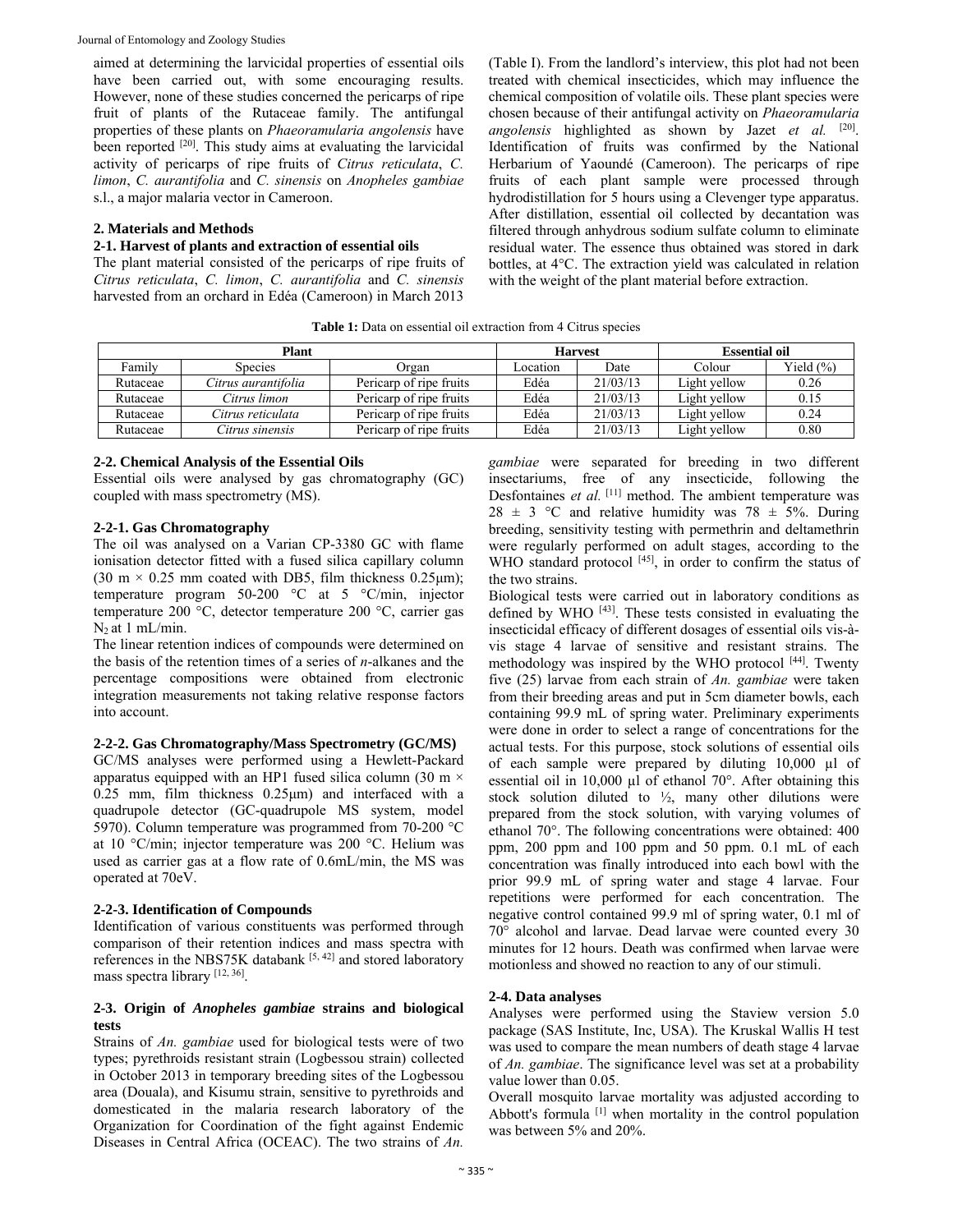Journal of Entomology and Zoology Studies

% test mortality - % control mortality x 100

 $\%M = \hbox{\ldots}\hbox{\ldots}\hbox{\ldots}\hbox{\ldots}\hbox{\ldots}\hbox{\ldots}$ 100 - % control mortality

### **3. Results and discussion**

The yields of essential oils from pericarps of ripe fruits varied from 0.15% and 0.80% (v/v). The pericarps of *C. sinensis* (0.80%) had the highest essential oil content, followed by those of *C. aurantifolia* (0.26%), *C. reticulata* (0.24%) and *C. limon* (0.15 %) (Table I). These yields are lower than those obtained by Jazet [19] with pericarps of fruits of same plant species, harvested in Yaoundé. As shown by various studies, these differences of yields within the same plant family may be due to differences in the parts of the plant that was processed, extraction method, climatic conditions, location of the harvest site, period of harvest, state of maturation and pathophysiological state of the plant at harvest time [42, 38, 41]. Each of these factors should thus be taken into account in order to improve the yields of essential oils.

The chemical composition of essential oils is presented in Table II. Monoterpenes were by far the major compounds of these essential oils (79.32% to 95.92%). Limonene overall was the most abundant compound, representing 46.84% to 94.92%.

**Table 2:** Chemical composition of essential oils from pericarps of *C. limon, C. reticulata, C. sinensis* and *C. aurantifolia*

|                               | Mass percentages $(\% )$ |                        |                          |                |                          |  |
|-------------------------------|--------------------------|------------------------|--------------------------|----------------|--------------------------|--|
| <b>Compounds</b>              | KI*                      | $\overline{C}$ . limon | C. reticulata            | C. sinensis    | C. aurantifolia          |  |
| Aromatic compounds            |                          | 0.12                   | 0.07                     | 0.19           | 3.33                     |  |
| Methylnaphtalene I            | 1276                     | 0.12                   | 0.07                     | 0.19           | 3.33                     |  |
| Monoterpenes                  |                          | 97.29                  | 83.60                    | 96.23          | 90.20                    |  |
| Hydrocarbon monoterpenes      |                          | 95.49                  | 80.92                    | 95.92          | 79.32                    |  |
| $\alpha$ -thujene             | 923                      | 0.03                   | 0.44                     | $\blacksquare$ | 0.36                     |  |
| $\alpha$ -pinene              | 930                      | 0.58                   | 1.31                     | 0.43           | 2.46                     |  |
| Camphene                      | 943                      | $\Box$                 | $\Box$                   |                | 0.14                     |  |
| sabinene                      | 965                      | 2.76                   | 0.16                     | $\blacksquare$ | 2.83                     |  |
| $\beta$ -pinene               | 971                      | 0.19                   | 1.10                     | 0.31           | 24.88                    |  |
| Myrcene                       | 981                      | $\omega$               | 1.10                     | 0.03           | 0.15                     |  |
| $\beta$ -phellandrene         | 995                      | 0.14                   | 0.29                     | 0.08           | $\Box$                   |  |
| $\Delta$ <sup>3</sup> Carene  | 1005                     | 0.05                   | 0.06                     | 0.04           | $\blacksquare$           |  |
| $\alpha$ -terpinene           | 1010                     | 0.15                   | 0.32                     | 0.06           | 0.26                     |  |
| $p$ -cymene                   | 1012                     | $\omega_{\rm c}$       | $\mathbb{Z}^2$           | $\mathbf{r}$   | 1.37                     |  |
| Limonene                      | 1024                     | 91.43                  | 76.14                    | 94.92          | 46.84                    |  |
| $(E)$ - $\beta$ -Ocimene      | 1038                     | 0.16                   | $\blacksquare$           | $\blacksquare$ | 0.33                     |  |
| $\gamma$ - terpinene          | 1050                     | $\omega$               | $\overline{a}$           | 0.05           | ă.                       |  |
| Oxygenated monoterpenes       |                          | 1.80                   | 2.68                     | 0.31           | 10.88                    |  |
| Hydrated $(E)$ -sabinene      | 1054                     | 0.25                   | $\blacksquare$           | 0.02           | 5.44                     |  |
| Linalool-1-oxide              | 1061                     | 0.08                   | 0.23                     | 0.08           |                          |  |
| Linalool                      | 1083                     | 0.07                   | 0.71                     | 0.02           | 0.44                     |  |
| $\alpha$ -pinene oxide        | 1098                     | 0.05                   | 0.05                     | $\mathbf{r}$   | $\bar{\phantom{a}}$      |  |
| Limonene-1-oxide              | 1116                     | 0.02                   |                          |                | $\blacksquare$           |  |
| Terpinen-4-ol                 | 1163                     | $\blacksquare$         | $\Box$                   | $\blacksquare$ | 0.10                     |  |
| $\alpha$ -terpineol           | 1172                     | $\blacksquare$         | $\blacksquare$           | $\blacksquare$ | 1.35                     |  |
| Myrtenol                      | 1177                     | 0.62                   | 0.44                     |                |                          |  |
| $\gamma$ -terpineol           | 1184                     | 0.30                   | 0.80                     | $\mathbf{r}$   | $\omega$                 |  |
| Carvone                       | 1225                     | 0.14                   | $\blacksquare$           | $\blacksquare$ | $\blacksquare$           |  |
| Carveol                       | 1200                     | 0.03                   | 0.09                     | 0.04           | 0.21                     |  |
| Neral                         | 1210                     | 0.03                   | 0.12                     |                | $\Box$                   |  |
| Nerol                         | 1220                     | 0.08                   | $\blacksquare$           | $\blacksquare$ | 0.36                     |  |
| Geraniol                      | 1235                     | $0.08\,$               | $\Box$                   | 0.13           | 2.59                     |  |
| Lynalyl acetate               | 1245                     | 0.04                   | ÷,                       |                | 0.39                     |  |
| Bornyl acetate                | 1276                     | 0.01                   | 0.08                     | 0.02           | $\omega$                 |  |
| Thymol                        | 1287                     | $\omega$               | 0.16                     | $\omega$       | $\blacksquare$           |  |
| Sesquiterpenes                |                          | 0.38                   | 1.01                     | 0.03           | 2.35                     |  |
| Hydrocarbon sesquiterpenes    |                          | 0.35                   | 1.01                     | 0.03           | 2.35                     |  |
| Bicyclo-elemene               | 1380                     |                        | $\overline{\phantom{0}}$ | $\blacksquare$ | 0.20                     |  |
| $\beta$ -elemene              | 1388                     | 0.03                   | $\blacksquare$           | $\blacksquare$ | 0.10                     |  |
| Santalene                     | 1410                     | $\mathbf{r}$           | 0.80                     | $\omega$       | $\mathbf{r}$             |  |
| $\beta$ -caryophyllene        | 1418                     | 0.04                   | 0.06                     | $\blacksquare$ | 0.51                     |  |
| $(E-E)$ $\alpha$ -bergamotene | 1433                     | 0.11                   | $\blacksquare$           | $\blacksquare$ | 0.42                     |  |
| Bicyclogermacreme             | 1490                     | 0.03                   | ÷                        |                |                          |  |
| $\beta$ -bisabolene           | 1500                     | $\Box$                 |                          | 0.03           | 0.63                     |  |
| $\gamma$ -cadinene            | 1506                     | 0.14                   | 0.15                     |                | 0.49                     |  |
| Oxygenated Sesquiterpenes     |                          | 0.03                   | ÷,                       | $\blacksquare$ |                          |  |
| Globulol                      | 1563                     | 0.03                   | $\overline{a}$           | $\blacksquare$ | $\omega$                 |  |
| Linear compound               |                          | 1.97                   | 15.68                    | 1.97           | 2.81                     |  |
| Octanal                       | 987                      | 1.97                   | 1.54                     | 1.79           | 1.08                     |  |
| Octanol                       | 1058                     | $\omega$               | 14.14                    | $\Delta$       | $\omega$                 |  |
| Decanal                       | 1190                     | $\blacksquare$         | ۰                        | 0.12           | 1.73                     |  |
| Decenol                       | 1252                     | $\blacksquare$         |                          | 0.06           | $\overline{\phantom{a}}$ |  |

\*KI: Kovats indices listed according to their order of elution on a DB-1 type column.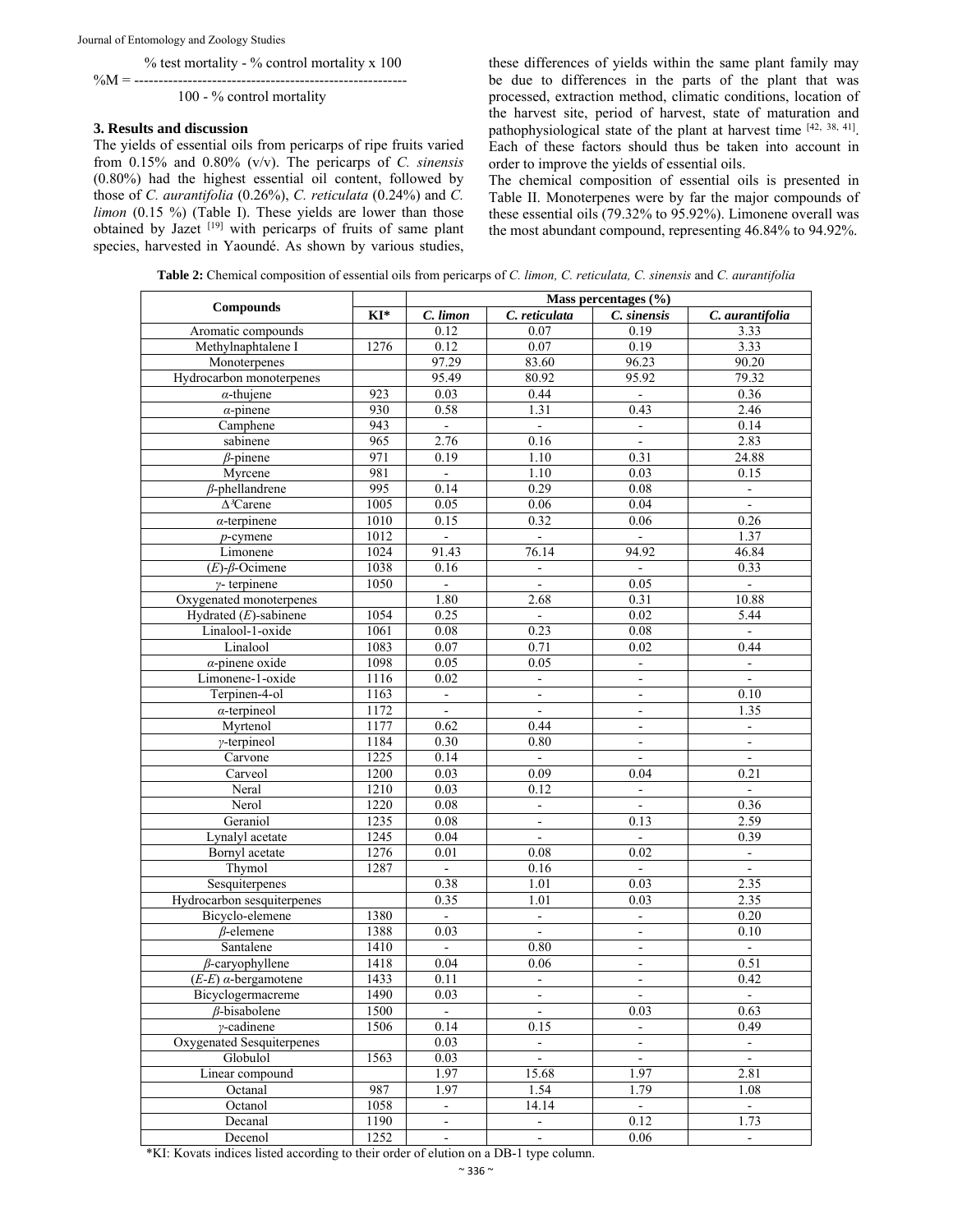These results corroborate those of Azzous *et al.* [3] and Haro & Faas [17]. These authors worked on pericarps of Citrus aurantifolia fruits from India and found that limonene was the major compound of the essential oil of Citrus aurantifolia. Furthermore Quoc *et al.* [33] and Soumaya *et al.* [35] also found limonene as a major compound in the essential oils of the pericarp of *Citrus sinensis* fruit from Vietnam and Tunisia respectively. In Cameroon, Jazet [19] also reported that limonene is the major compound of the pericarp of fruits of *C. aurantifolia*, *C. sinensis* and *C. grandis* from Yaoundé (Cameroon). Limonene is thus a characteristic compound of essential oils from pericarp of fruits from Citrus species [10, 23] followed by sabinene  $(2.76\%)$ , octanol  $(14.14\%)$ , octanal (1.79%) and β-pinene (24.88%) respectively in essential oils of *C. limon*, *C. reticulata*, *C. sinensis* and *C. aurantifolia*.

Laboratory tests showed that essential oils of *C. aurantifolia*, *C. limon*, *C. reticulata and C. sinensis* present insecticidal properties vis-à-vis stage 4 larvae of pyrethroids susceptible and pyrethroids resistant strains of *An. gambiae* (Figures 1 and 2, Tables III and IV).

**Table 3:** Larvicidal activity of essential oils from pericarps of ripe fruits from four citrus species on stage 4 larvae of Kisumu and Logbessou strains of *An. gambiae*

|                 | Larvicidal activity <sup>*</sup> (95% CI) |                          |                        |                           |  |
|-----------------|-------------------------------------------|--------------------------|------------------------|---------------------------|--|
| Citrus species  |                                           | Kisumu strain            | Logbessou strain       |                           |  |
|                 | $^{\$}LC$ 50                              | $*_{\text{LC95}}$        | $LC_{50}$              | $LC_{95}$                 |  |
| C. limon        | $13.75(12.25 - 14.95)$                    | 54.94 (52.34 - 57.44)    | $32.28(30.58 - 33.88)$ | $104.70(97.50 - 111.90)$  |  |
| C. reticulata   | $33.17(30.87 - 35.77)$                    | 88.32 (84.62 - 91.38)    | 49.64 (46.44 - 53.34)  | $132.13(126.23 - 137.33)$ |  |
| C. sinensis     | $37.45(35.65 - 39.56)$                    | 150.38 (146.18 - 152.4)  | $56.54(52.64 - 60.04)$ | 150.38 (141.48 - 157.98)  |  |
| C. aurantifolia | 57.47 (54.27-60.37)                       | 201.86 (197.76 - 205.46) | 73.81 (69.41 - 77.91)  | 271.89 (254.69 - 285.39)  |  |

 $(*)$ : Unit is ppm  $(\text{S})$ : Dosage that causes 50% mortality rate of larvae

(\$ ): Dosage that causes 95% mortality rate of larvae

The  $LC_{50}$  and  $LC_{95}$  determined from the simplified table of Henry that transforms cumulative mortality into probit [15] were used to classify these essential oils according to their toxicity for pyrethroids sensitive and pyrethroids resistant strains of *An. gambiae* s.l. Essential oil from *C. limon* was the most effective, followed by that from *C. reticulata*, *C. sinensis* and *C. aurantifolia* (Table III).

**Table 4:** Mortality of stage 4 larvae of 2 strains of *Anopheles gambiae* exposed for 12 hours to various concentrations of essential oils from 4 Citrus species fruits.

|                               |                                                                                                                                                                                                                                                                                                                                                                                            | <b>Stage 4 larvae</b>   |                     |                |                |
|-------------------------------|--------------------------------------------------------------------------------------------------------------------------------------------------------------------------------------------------------------------------------------------------------------------------------------------------------------------------------------------------------------------------------------------|-------------------------|---------------------|----------------|----------------|
| <b>Essential oils dosages</b> |                                                                                                                                                                                                                                                                                                                                                                                            | <b>Kisumu</b><br>strain | Logbessou<br>strain | $H^{\$}$       | Р-<br>value    |
|                               | (ppm)                                                                                                                                                                                                                                                                                                                                                                                      |                         |                     |                |                |
| <b>Rutaceae</b>               |                                                                                                                                                                                                                                                                                                                                                                                            |                         |                     |                |                |
|                               | C. limon                                                                                                                                                                                                                                                                                                                                                                                   |                         |                     |                |                |
|                               | 400                                                                                                                                                                                                                                                                                                                                                                                        | $25.00 \pm 0.0^*$       | $25.00 \pm 0.0$     | $\overline{a}$ | $\blacksquare$ |
|                               | 200                                                                                                                                                                                                                                                                                                                                                                                        | $25.00 \pm 0.0$         | $24.75 \pm 0.5$     | 1.0            | 0.31           |
|                               | 100                                                                                                                                                                                                                                                                                                                                                                                        | $24.50 \pm 0.5$         | $22.75 \pm 2.0$     | 4.6            | 0.19           |
|                               | 50                                                                                                                                                                                                                                                                                                                                                                                         | $23.50 \pm 1.2$         | $20.00 \pm 1.6$     | 5.2            | 0.38           |
|                               | C. reticulata                                                                                                                                                                                                                                                                                                                                                                              |                         |                     |                |                |
|                               | 400                                                                                                                                                                                                                                                                                                                                                                                        | $25.00 \pm 0.0$         | $25.00 \pm 0.0$     | $\overline{a}$ | $\overline{a}$ |
|                               | 200                                                                                                                                                                                                                                                                                                                                                                                        | $25.00 \pm 0.0$         | $24.50 \pm 0.6$     | 2.3            | 0.12           |
|                               | 100                                                                                                                                                                                                                                                                                                                                                                                        | $24.00 \pm 0.0$         | $21.25 \pm 1.3$     | 7.0            | 0.07           |
|                               | 50                                                                                                                                                                                                                                                                                                                                                                                         | $17.50 \pm 0.5$         | $14.50 \pm 2.5$     | 4.6            | 0.19           |
|                               | C. sinensis                                                                                                                                                                                                                                                                                                                                                                                |                         |                     |                |                |
|                               | 400                                                                                                                                                                                                                                                                                                                                                                                        | $25.00 \pm 0.0$         | $25.00 \pm 0.0$     |                |                |
|                               | 200                                                                                                                                                                                                                                                                                                                                                                                        | $24.50 \pm 0.5$         | $23.50 \pm 1.2$     | 2.3            | 0.50           |
|                               | 100                                                                                                                                                                                                                                                                                                                                                                                        | $22.75 \pm 0.5$         | $19.25 \pm 4.2$     | 7.0            | 0.22           |
|                               | 50                                                                                                                                                                                                                                                                                                                                                                                         | $18.25 \pm 1.5$         | 17.75 ± 7.2         | 7.0            | 0.32           |
|                               | C. aurantifolia                                                                                                                                                                                                                                                                                                                                                                            |                         |                     |                |                |
|                               | 400                                                                                                                                                                                                                                                                                                                                                                                        | $24.75 \pm 0.5$         | $24.50 \pm 0.5$     | 0.4            | 0.49           |
|                               | 200                                                                                                                                                                                                                                                                                                                                                                                        | $24.50 \pm 0.5$         | $23.00 \pm 1.4$     | 3.5            | 0.32           |
|                               | 100                                                                                                                                                                                                                                                                                                                                                                                        | $17.00 \pm 0.8$         | $15.25 \pm 2.8$     | 7.0            | 0.22           |
|                               | 50<br>$\overline{1}$ $\overline{1}$ $\overline{1}$ $\overline{1}$ $\overline{1}$ $\overline{1}$ $\overline{1}$ $\overline{1}$ $\overline{1}$ $\overline{1}$ $\overline{1}$ $\overline{1}$ $\overline{1}$ $\overline{1}$ $\overline{1}$ $\overline{1}$ $\overline{1}$ $\overline{1}$ $\overline{1}$ $\overline{1}$ $\overline{1}$ $\overline{1}$ $\overline{1}$ $\overline{1}$ $\overline{$ | $11.00 \pm 1.2$         | $8.00 \pm 1.40$     | 5.2            | 0.26           |

 $(k)$ = n  $\pm$  standard deviation; mean number of deaths after 4 tests on 25 larvae (\$): Kruskal-Wallis H test

The potential toxicity of these essential oils may owe to their high content in limonene (Table II). Many studies have demonstrated the insecticidal activity of pure forms of this molecule in all stages of certain mosquito species [18, 21, 25, 28]. However, our results show that the essential oil of *C. limon* is more effective despite its somewhat lower content in limonene (91.43%) compared with that of *C. sinensis* (94.92%) (Table II). This suggests that the effectiveness of essential oils from

pericarp of *C. limon*, *C. reticulata* and *C. sinensis* is not related to limonene only. This compound could act synergistically with other minor compounds. Some previous studies have highlighted the important insecticidal role of minor compounds of essential oils from *Plectranthus marrubioides*, *Ocimum fischeri* or *Ocimum forskolei* [29, 31]. Compounds such as α-pinene and β-pinene seem to play an important role in increasing the potential toxicity of essential oils from pericarp of *C. limon*, *C. reticulata* and *C. sinensis*. The insecticidal activity of these molecules has been demonstrated by Ojimelukwe & Alder [30] and Lucia *et al.* [24] who evaluated the insecticidal activity of α-pinene vis-à-vis *Tribolium confusum* and the insecticidal activity of the βpinene on *Aedes aegypti* respectively. Furthermore, Jazet<sup>[19]</sup> in his evaluation of the antifungal effects of essential oils of *C. latifolia*, *C. limon*, *C. sinensis*, *C. paradisi*, *C. grandis* and *C. unshiu* found that the most active extracts had higher concentrations of citral and β-pinene. The higher potential toxicity of essential oils from pericarp of fruits of *C. limon*, *C. sinensis* and *C. reticulata* may result from a synergistic action of limonene with other compounds such as α-pinene and βpinene. However, additional studies to test the efficacy of  $α$ pinene and β-pinène- / limonene combinations should be conducted to assess the possible synergistic action.



**Fig 1:** Sensitivity of stage 4 larvae of Kisumu and Logbessou strains of *An. gambiae* exposed to essential oils from 4 Citrus species, based on the LC<sub>50</sub>.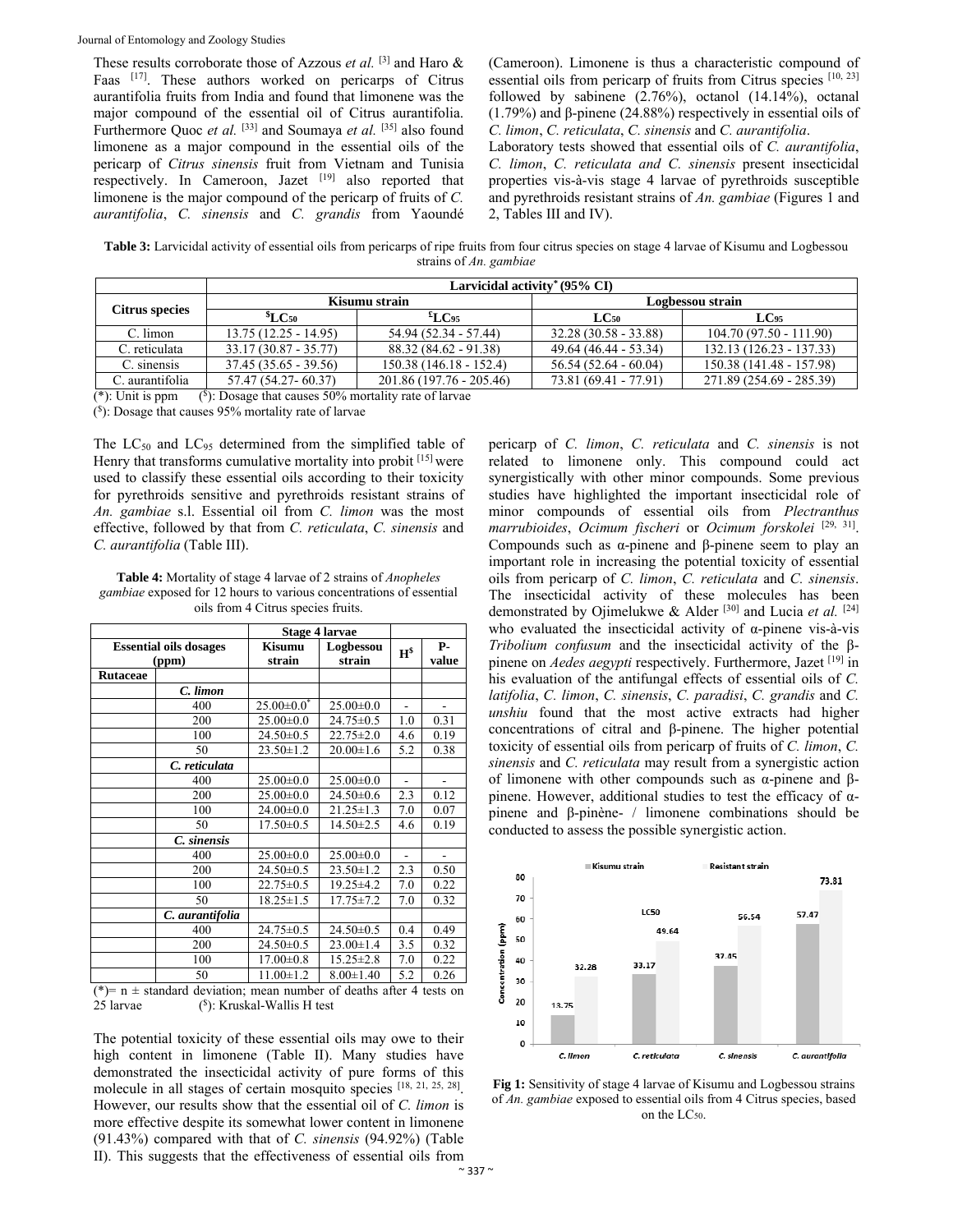

**Fig 2:** Sensitivity of stage 4 larvae of Kisumu and Logbessou strains of *An. gambiae* exposed to essential oils from 4 Citrus species, based on the LC95.

 $LC_{50}$  and  $LC_{95}$  are higher for pyrethroids resistant than for sensitive strain as shown in figure 1 and figure 2. However, the Kruskal Wallis H test showed that the difference was not significant (Table IV). This suggests a kind of tolerance of the Logbessou strain to lethal doses of essential oils from Citrus species. This tolerance might be due to the presence of some trees of the citrus species at the collection site of *An. gambiae* (Logbessou strain) larvae. The permanent exposition to citrus volatile compounds has probably led to the selection of resistant individual within this anopheline population. Few studies have reported and explained mosquito resistance to essential oils. Additional studies should be carried out in order to better understand the genetic mechanisms behind this resistance. Despite the resistance observed, essential oil from pericarps of ripe fruits of *C. limon* has however showed interesting insecticidal activity vis-à-vis the larvae of pyrethroids resistant strain (Logbessou strain;  $LC_{50} = 32.28$ ppm). The essential oil of *C. limon* has the advantage of being biodegradable, safe for the environment, extracted from left over from plants (pericarp) and has interesting insecticidal activity vis-à-vis pyrethroids susceptible and resistant strains of *An. gambiae*. This volatile substance offers interesting possibilities in the search for substitutes to synthetic insecticides. These synthetic insecticides are expensive, destroy untargeted organisms; they are faced with the up rise of resistant strain in treated mosquito populations and are insufficient for solving the problem of malaria in sub-Saharan Africa.

Essential oils of ripe fruits from *Citrus aurantifolia*, *C. limon*, *C. sinensis* and *C. reticulate* have remarkable insecticidal properties on larval stages of both pyrethroids susceptible and resistant strains of *Anopheles gambiae*, mostly that of *C. limon*. This efficiency might be related to higher proportion of limonene and/or to the synergistic action of certain minor compounds. Endemic countries should thus promote the use of pericarps of *C. limon* ripe fruits as natural biocides in the implementation of national policies for effective control of malaria vectors.

#### **4. References**

- 1. Abbott WS. A method of computing the effectiveness of an insecticide. Journal of Economic Entomology 1925; 18:265-266.
- 2. Amer A, Mehlhorn H. Larvicidal effects of various essential oils against *Aedes, Anopheles*, and *Culex* larvae (Diptera: Culicidae). Parasitology Research 2006; 99:466- 472.
- 3. Azzous MA, Reineccus GA, Mashonas MG. Comparison between cold pressed and distilled lime oils through the

application of gas chromatography and mass spectrometry. Journal Food Science. 1976; 4:324-328.

- 4. Bassole IH, Guelbeogo WM, Nebie R., Costantini C, Sagnon N, Kabore ZI *et al.* Ovicidal and larvicidal activity against *Aedes aegypti* and *Anopheles gambiae*  complex mosquitoes of essential oils extracted from three spontaneous plants of Burkina Faso. Parassitologia 2003; 45:23-26.
- 5. Bhattacharya R, Mukherjee P. Biological properties of naked metal nanoparticles. Advanced Drug Delivery Reviews 2008; 60:1289-1306.
- 6. Bigoga JD, Saahkem PA, Ndindeng SA, Ngondi JL, Nyegue M, Oben JE *et al*. Larvicidal and Repellent Potential of *Chenopodium ambrosioides* Linn Essential Oil against *Anopheles gambiae* Giles *(*Diptera: Culicidae). The Open Entomology Journal. 2013; 7:16-22.
- 7. Boyom F, Ngouana V, Amvam ZPH, Menut C, Bessiere JM, Gut J *et al*..Composition and anti-plasmodial activities of essential oils from some Cameroonian medicinal plants. Phytochemistry 2007; 64:1269-1275.
- 8. Carnevale P, Mouchet J. Lutte anti-vectorielle et lutte antipaludique. Medecine Tropicale 2001; 4:391-398.
- 9. Cheng SS, Huang CG, Chen YJ, Yu JJ, Chen WJ, Chang ST. Chemical compositions and larvicidal activities of leaf essential oils from two eucalyptus species. Bioresource Technolology 2009; 100:452-456.
- 10. Choi HS, Sawamura M. Composition of the essential oil of *Citrus tamurana* Hort. Ex Tanaka (Hyuganatus). Journal of Agricultural Food Chemestry. 2000; 48:4868- 4873.
- 11. Desfontaine M, Tchikangwa I, Le Goff G, Robert V, Carnevale P. Influence de l'alimentation des larves d'*Anopheles gambiae* (Diptère Culicidae) sur le développement pré-immaginal en insectarium. Bulletin de liaison et de documentation de l'O.C.E.A.C 1991 ; 98:12- 14.
- 12. Dieringer JA, Mc Farland AD, Shah NC, Stuart DA, Whitney AV, Young CR *et al.* Surface enhanced Raman spectroscopy: New materials, concepts, characterization tools, and applications. Faraday Discussions 2006; 132:9- 26.
- 13. El Hag EA, Nadi AH, Zaitoon AA. Toxic and growth retarding effects of three plant extracts on *Culex pipiens*  larvae (Diptera: Culicidae). Phytotherapy Research 1999; 13:388-392.
- 14. El Hag EA, Rahman A-E, El-Nadi H, Zaitoon AA. Effects of methanolic extracts of neem seeds on egg hatchability and larval development of *Culex pipiens* mosquitoes*.*  Indian Veterinary Journal. 2001; 78:199-201.
- 15. Frontier S, Davoult D, Gentilhomme V, Langadeuc Y. Statistiques pour les sciences de la vie et de l'environnement : Cours et exercices corrigés. *Dunod*  Paris. 2001, 384.
- 16. Gerard M. Paludisme un vaccin qui surprend. Science et vie 1993; 908:131-135
- 17. Haro L, Faas WE. Comparative study of the essential oils of key and persian limes. Perfumer and flavorist 1985; 10:67-72.
- 18. Ibrahim MA, Pirjo K, Abbas A, Jarmo KH. Insecticidal, repellent and microbial activity and phytotoxicity of essential oils: with special preference to limonen and its suitability for control of insect pests. Agricultural and food science in Finland 2001; 10:243-259.
- 19. Jazet DPM. Les huiles essentielles de Citrus du Cameroun : variabilité chimique et activités biologiques vis-à-vis de *Phaeoramularia angolensis*. Thèse de